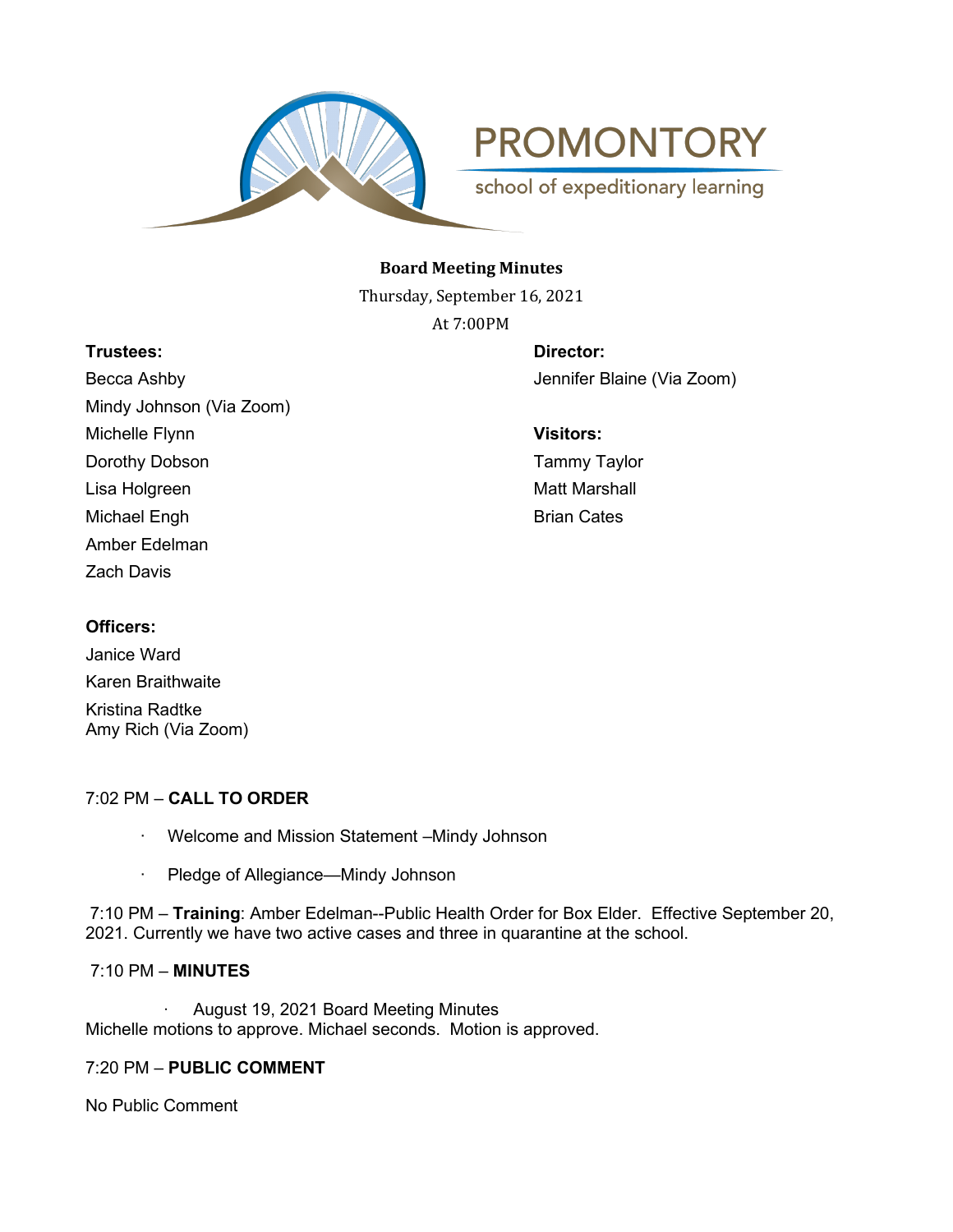## 7:30 PM – **FINANCE REPORT**

Budget Review – Brian Cates:

PTIF--two months of fiscal year under belts. Reinvestment slightly under from July. Still a good place to have our reserves. Summary as of end of August. Not a lot of change. Higher forecast of spending due to it being summertime and gearing up for the coming year. 5.8% operating margin. Cash position holding steady. Enrollment at 446 as of end of August. Above the number that we budgeted for. Overall seeing extraordinary revenues. We are in good shape for a successful year. Audit is still ongoing.

#### 7:42 PM – **BUSINESS ITEMS**

• **US History Committee:** Met two weeks ago. Got pledge, flag, and symbolism policy ready to be reviewed. Working on educational equity portion of it. Only going to have three policies--US History and Civic character education teaching. Meeting again on September the 23rd at 7pm. Will be posted as an official board meeting.

• **Board Member Positions**: Mindy Johnson has stepped down as vice chair and stay as a trustee on the board. Don't need to vote her off. Don't need to post vacancy. If nobody volunteers by next board meeting, we will address it again next meeting or someone needs to step down as a trustee to an officer to open up a vacancy.

#### • **Policies to Review:**

o **Admissions Policy**: Add specific information regarding the number of days until they receive notification of acceptance. Amend it to say: Families will be notified first by email, then by text, and then a phone call. Documenting rejections? Yes. Waitlist does not dissolve annually. We do have an intent to return form.

(Excused Janice Ward from meeting.)

o **After School Activities**: Do we need to include having a faculty sponsor? Amber said it's included under the building use policy. Double check building use policy to make sure it's clear.

o **Articles of Incorporation**: Original application to open the charter school. No changes.

### 8:20 PM **ACTION ITEMS**

· **Fall Retreat**—Schedule & Plan--October 21st. Thursday. Will need two agendas--one for retreat and one for the actual meeting. Held at the Co-op in Corinne.

**School Land Trust**: Current board serving as the school land trust council. Michael will get the form that needs to be signed.

Michael motions to approve the current school board as the school land trust council for this school year. Lisa seconds. Motion is carried.

· **Reporting Arrest Policy, Health and Safety Policy, Emergency Plan Policy:** Lisa motions to table until next board meeting. Dorothy seconds. Motion is carried to table.

**Accounting Manual: changed principal to director.** 

Michael motions to approve. Michelle seconds. Motion is carried.

· 8:31PM **Administering of Medications Policy**: Michelle motions to approve. Becca seconds. Motion is carried.

· 8:33PM **Pledge, Flag, & Symbolism Policy**: Changes have been completed.

- Lisa motions to approve. Dorothy seconds. Motion is carried.
- · 8:45pm **Travel Policy**: Michael motions to approve. Zach seconds. Motion is carried.